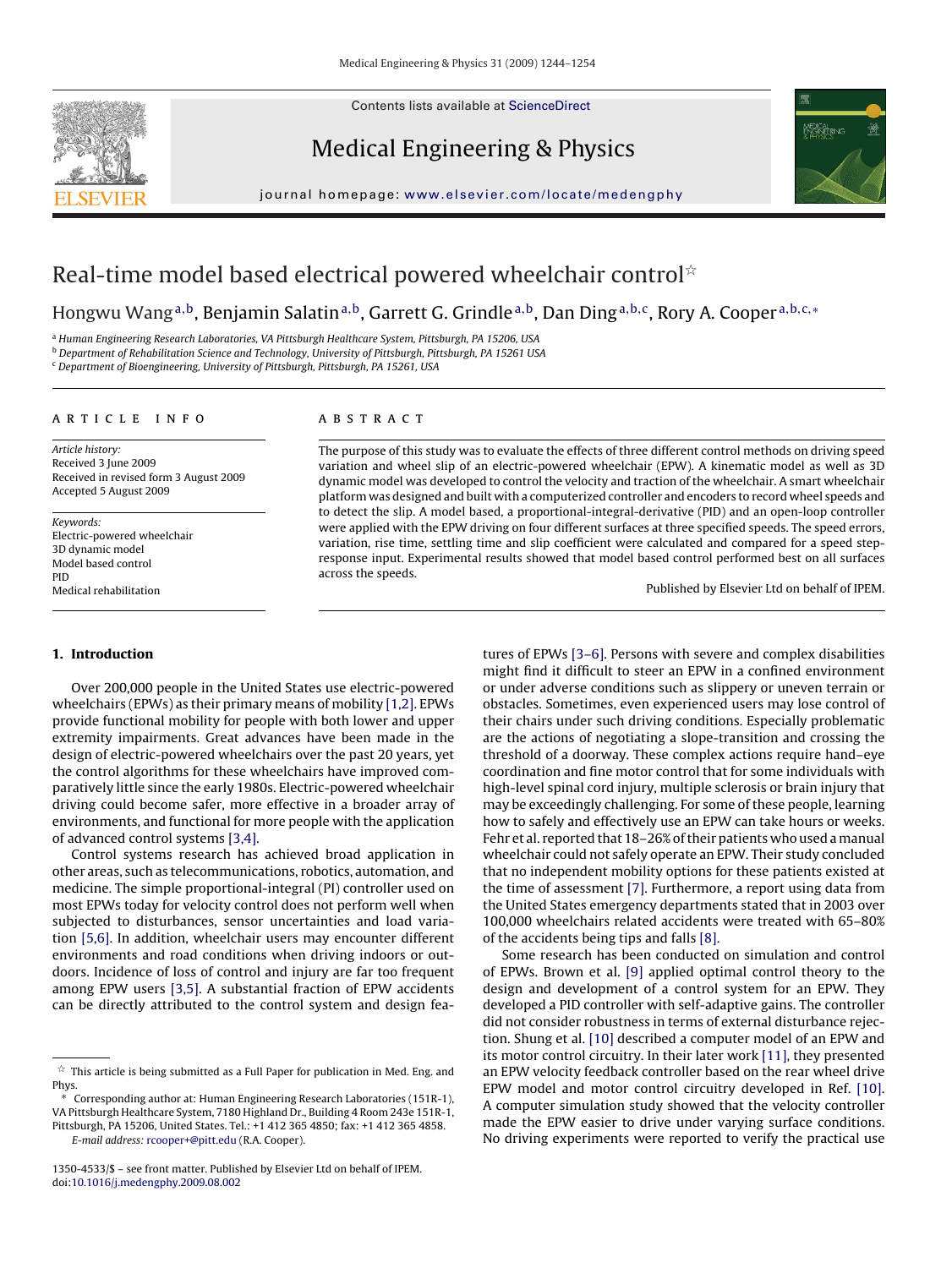of the proposed controller. Another issue identified by EPW user's is wheel slip, which frequently occurs when driving over lowtraction terrain, deformable terrain, steep hills, or during collisions with obstacles, and can frequently result in wheelchair loss of control or immobilization. The wheelchair should quickly detect the stalled state in order to let the user or control system take appropriate action, such as planning an alternate route away from the low-traction terrain region or implementing a traction control algorithm [\[12\].](#page--1-0) For most automobiles, wheel slip can be accurately estimated through the use of encoders by comparing the speed of driven wheels to that of the coasting wheels [\[13\];](#page--1-0) however, this does not apply for all-wheel drive vehicles or those without redundant encoders such as most EPWs. Ding and Cooper reviewed the past researches on EPW and stated that "control algorithms for these [EPW] wheelchairs have not improved substantially since the early 1980s." [\[5\].](#page--1-0)

The goal of this research is to provide EPW users expanded independent mobility that is safe, to eventually provide more people independent mobility. The controller for this study is based on the Versalogic EBX-12 COBRA industrial single board computer installed with VxWorks 6.3 real-time operating system that replaces the Original Equipment Manufacturer (OEM) control electronics on an EPW as well as wheel encoders and inertia sensors to provide the researcher with control of the driving algorithms and the ability to read state data. The system is semiautonomous, which takes advantage of the intelligence of the wheelchair user by allowing the user to plan the general route while taking over lower level functions such as speed and anti-slip control. [\[14\]](#page--1-0) This paper describes the evaluation of three different control methods on driving speed variation and wheel slip of an electric-powered wheelchair (EPW): a 3D hybrid advanced control system (3D-HACS) based on the model of EPW that includes robust velocity control (RVC) and robust traction control (RTC) to reject external disturbances and compensate for parameter and sensor variations, PID control and open-loop control.

#### **2. Development of a 3D hybrid advanced control system**

Our initial findings using a robust velocity control (RVC) algorithm based on a 2D EPW model are described in Refs. [\[15,16\]. T](#page--1-0)he simulation results showed that the RVC suppressed disturbances better than a PI controller. In this study, we further refined the previous EPW dynamic model by considering EPW motion in 3D on inclined surfaces with cross-slopes (Fig. 1). We have incorporated a tri-axial gyroscope for providing real-time feedback of the incline and cross-slope angles.



**Fig. 1.** Conceptual model of a wheelchair on an inclined surface with cross-slope.



**Fig. 2.** Wheelchair axis systems on a slope showing OAP as the slope surface, C represents the wheelchair,  $\alpha$  (up/downhill slope of surface) and  $\beta$  (side slope of surface) associated with the surface,  $\gamma$  (slope along line of EPW motion) and  $\phi$  (cross-<br>clope to EPW motion) associated with the whoolchair, and the EPW direction  $\theta$ slope to EPW motion) associated with the wheelchair, and the EPW direction  $\theta$ .

#### 2.1. Robust velocity control

#### 2.1.1. Modeling the EPW

An EPW is a coupled electro-mechanical system in which two independent electrical motors produce torque to cause rotation of the two rear drive wheels. Fig. 1 shows the coordinate systems. The wheelchair is composed of a rigid platform and non-deforming wheels, and it moves on inclines of varying slope and cross-slope. Our 3D models is based upon the coordinate system illustrated in Fig. 2, x'y'z' are fixed to the earth, xyz describe the wheelchair with the z-axis perpendicular to the earth. The coordinate axes,  $x''y''z''$ are affixed to the wheelchair with z-axis perpendicular to the slope surface. Referring to Fig. 2, the following relations can be obtained among angles in these three coordinate systems.

$$
\sin \gamma = \sin \alpha \cdot \cos \theta - \sin \beta \cdot \sin \theta \tag{1}
$$

$$
\sin \phi = \sin \alpha \cdot \sin \theta + \sin \beta \cdot \cos \theta \tag{2}
$$

We define the traction force provided by the drive wheels as  $F_L$ ,  $F_R$  which are dependent upon the torque the motors provide to each wheel.

From [Fig. 3, w](#page--1-0)e can derive the force balance equations:

$$
F_L + F_R - \mu (F3 + F4 + F5 + F6) - F_X = M \cdot \dot{v}_X
$$
\n(3)

$$
F1 + F2 - \mu(F3 + F4 + F5 + F6) + F_Y = M \cdot \dot{v}_y \tag{4}
$$

$$
F3 + F4 + F5 + F6 - F_Z = M \cdot \dot{v}_z = 0 \tag{5}
$$

where

$$
\dot{v}_x = \frac{\dot{v}_R + \dot{v}_L}{2} - \frac{l \cdot (v_R - v_L)^2}{W^2} \tag{6}
$$

$$
\dot{v}_y = \frac{(\dot{v}_R - \dot{v}_L) \cdot l}{W} + \frac{(v_R^2 - v_L^2)}{2 \cdot W} \tag{7}
$$

$$
F_X = \frac{M \cdot g \cdot \tan \gamma}{1 + \tan^2 \gamma + \tan^2 \beta} \tag{8}
$$

$$
F_Y = \frac{M \cdot g \cdot \tan \beta}{1 + \tan^2 \gamma + \tan^2 \beta} \tag{9}
$$

$$
F_Z = \frac{1}{1 + \tan^2 \gamma + \tan^2 \beta} \tag{10}
$$